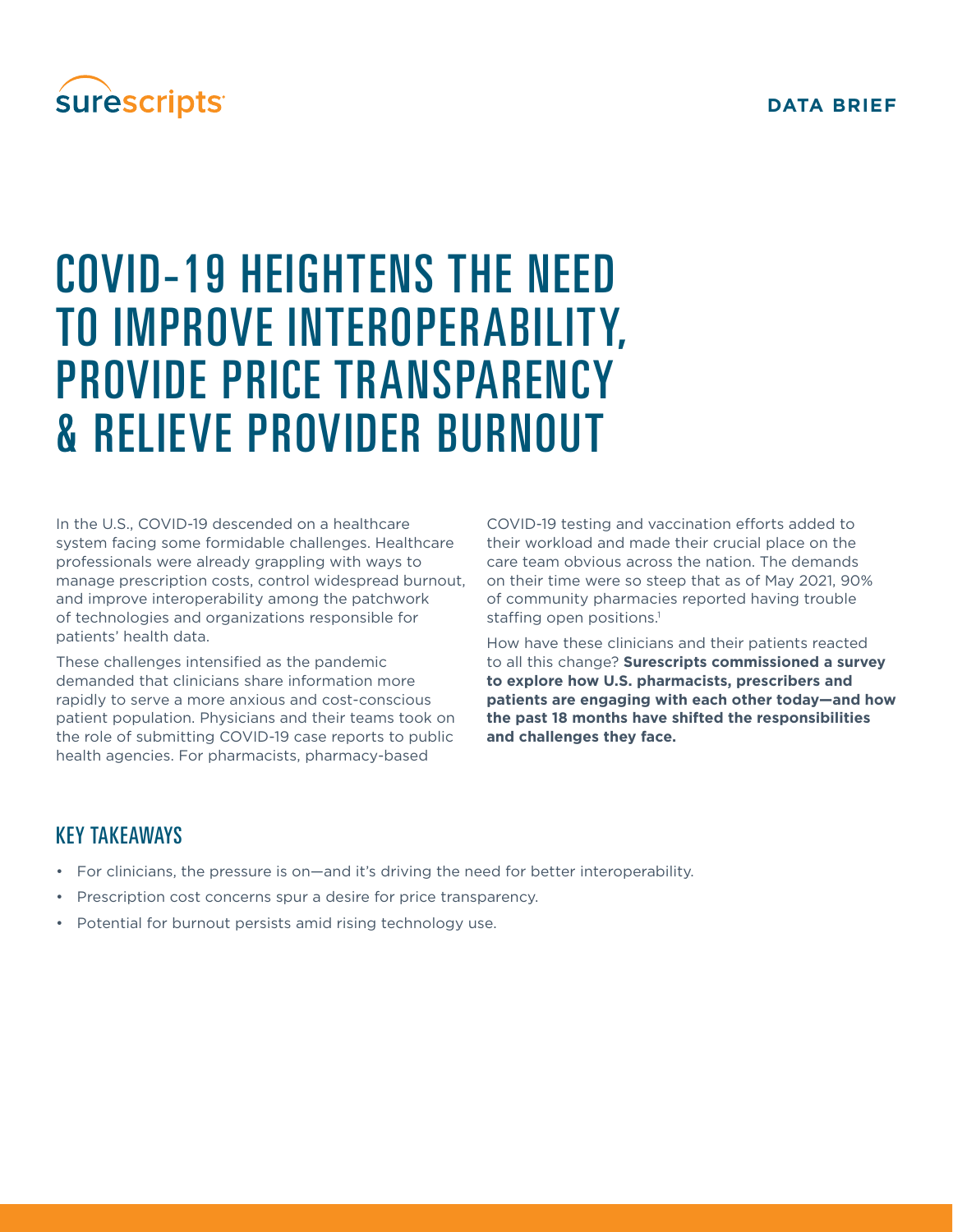### THE PRESSURE IS ON—AND IT'S DRIVING THE NEED FOR BETTER INTEROPERABILITY

Pharmacists said they fielded more patient questions during the past 18 months, but only 1 in 5 felt very prepared for their changing role during COVID-19.





However, those pharmacists didn't always feel they had enough patient information to deliver fully informed answers—or treatment.

#### **Do Pharmacists Have All the Patient Information They Need?**

#### TO PROVIDE PROPER MEDICATION/THERAPY



When pharmacists don't have all the information they need for a prescription or care management activities, they often turn to prescribers. On average, pharmacists estimate that **they have questions for the prescribing doctor regarding 22% of the prescriptions they fill**. Prescribers report receiving questions from pharmacists on a variety of subjects, estimating that **a quarter are about prior authorization and 10% are about lower-cost medication alternatives**.

#### **Questions Prescribers Get from Pharmacists**



These exchanges take place both within and outside of the electronic workflow. The average prescriber uses their EHR software 42% of the time, and pharmacists communicate within their pharmacy software more than a third of the time—but for both parties, a majority of communication still happens by phone or fax.

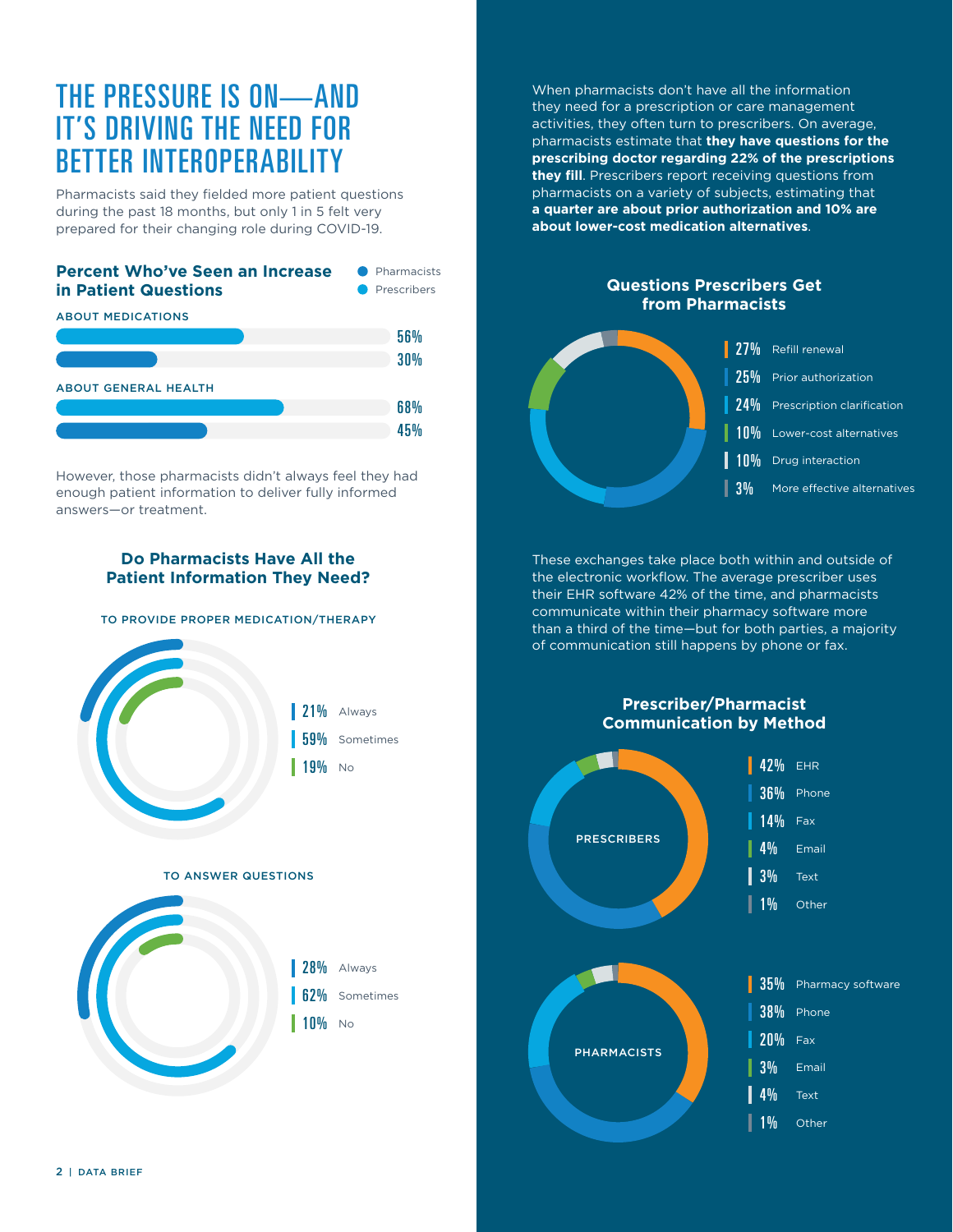### PRESCRIPTION COST CONCERNS SPUR A DESIRE FOR PRICE TRANSPARENCY

Questions about prescription costs may have an even larger impact than their frequency would suggest: **82% of pharmacists and two-thirds of prescribers say the cost of prescriptions is one of the top three issues facing healthcare today.**

#### **Biggest Issues in Healthcare Today**

#### ACCORDING TO PHARMACISTS ACCORDING TO PRESCRIBERS

| <b>1</b> Prescription costs            | <b>1</b> Prescription costs             |
|----------------------------------------|-----------------------------------------|
| 2 Provider burnout                     | 2 Provider burnout                      |
| <b>3</b> Patient with chronic diseases | <b>3</b> Patient with chronic diseases  |
| 4 Information-sharing challenges       | 4 Adjusting to value-based care         |
| <b>5</b> Adjusting to value-based care | <b>5</b> Information-sharing challenges |

As for patients, **19% say it's become harder to afford medication in the past 18 months.** It's no surprise, then, that prescribers say an average of **25% of patients ask for a less expensive medicine**, and the average pharmacist sees **10% of patients walk away without their medications due to cost**.

Unfortunately, prescribers and pharmacists have limited power to resolve these cost concerns: Most find it somewhat or very difficult to access a patient's out-ofpocket prescription costs.

#### **How Hard Is It to Access Patients' Out-of-Pocket Costs?**



## POTENTIAL FOR BURNOUT PERSISTS AMID RISING TECHNOLOGY USE

**Nearly half of pharmacists (48%) and two-thirds of prescribers (66%) report an increase in technology use over the past 18 months.** But there still appears to be plenty of room for technology to improve everyday workflows and frustrating processes.

| <b>Most Frustrating Tasks</b>                                            | <b>For Pharmacists</b> |  |
|--------------------------------------------------------------------------|------------------------|--|
| % WHO SAY IT'S VERY FRUSTRATING                                          | <b>For Prescribers</b> |  |
| FOLLOWING UP ON PRIOR AUTHORIZATIONS                                     |                        |  |
|                                                                          | 54%                    |  |
|                                                                          | 54 <sub>%</sub>        |  |
| <b>COMMUNICATING WITH INSURERS</b><br><b>AND PRESCRIBERS/PHARMACISTS</b> |                        |  |
|                                                                          | 47 <sub>%</sub>        |  |
|                                                                          | 40 <sub>%</sub>        |  |
| <b>FINDING MEDICATION PRICING FOR PATIENTS</b>                           |                        |  |
|                                                                          | 24%                    |  |
|                                                                          | <b>38%</b>             |  |

That's especially true for prior authorizations: **57% of pharmacists say prior authorization requirements are increasing, and a quarter still use fax to process them.** 

Time spent on these tasks adds up quickly, exacerbating staffing challenges. **During a typical work week, the average pharmacist spends as much time communicating with prescribers and insurers (5 hours) as consulting with patients, and nearly as much on prior authorization follow-up and pricing research (3 hours each).**

#### **Top Tools That Would Make the Prescribing Process Easier**

alternatives

#### ACCORDING TO PHARMACISTS ACCORDING TO PRESCRIBERS

- Medication pricing information **2** Medication pricing information **1** 2 Medication pricing information **<sup>1</sup>** Integrated electronic prior authorization Integrated medication adherence support tools
- **3** Tools that provide drug Integrated electronic prior authorization **3**

When patient-specific information such as prior authorization status, medication adherence and out-ofpocket costs is available electronically, prescribers and pharmacists don't have to step out of their workflows—or away from their patients—to stay on the same page and deliver the best possible care as a team. As an industry, we can help them through the pandemic and beyond with up-to-date, interoperable technologies that allow them to do more for patients with less burnout and frustration.